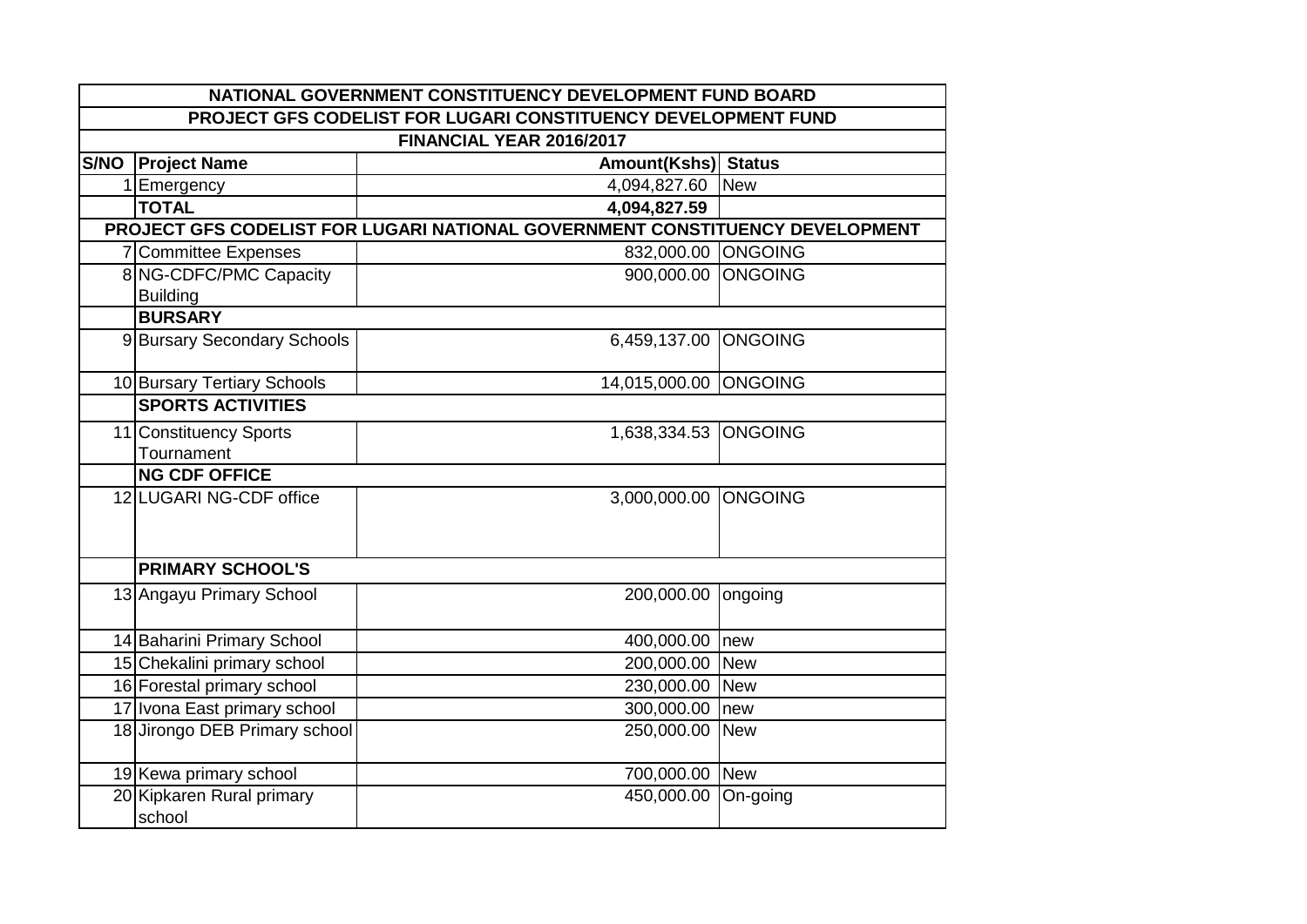| NATIONAL GOVERNMENT CONSTITUENCY DEVELOPMENT FUND BOARD       |                                       |                     |            |
|---------------------------------------------------------------|---------------------------------------|---------------------|------------|
| PROJECT GFS CODELIST FOR LUGARI CONSTITUENCY DEVELOPMENT FUND |                                       |                     |            |
| FINANCIAL YEAR 2016/2017                                      |                                       |                     |            |
| <b>S/NO</b>                                                   | <b>Project Name</b>                   | Amount(Kshs) Status |            |
|                                                               | 21 Kiwanja Ndege primary              | 500,000.00 new      |            |
|                                                               | school                                |                     |            |
|                                                               | 22 Lakebasin primary school           | 700,000.00 new      |            |
|                                                               | 23 Lumakanda DEB Primary<br>school    | 2,000,000.00        | <b>New</b> |
|                                                               | 24 Makhwabuye Primary<br>school       | 300,000.00 On-going |            |
|                                                               | 25 Mapengo Primary School             | 300,000.00 New      |            |
|                                                               | 26 Mavaka primary school              | 600,000.00          | <b>New</b> |
|                                                               | 27 Mugumu Primary school              | 400,000.00 New      |            |
|                                                               | 28 Muhomo Primary school              | 300,000.00 New      |            |
|                                                               | 29 Mukonge primary school             | 300,000.00 ongoing  |            |
|                                                               | 30 Mulimani Special primary<br>school | 300,000.00          | On-going   |
|                                                               | 31 Mulwanda Primary school            | 100,000.00 New      |            |
|                                                               | 32 Musembe Primary School             | 300,000.00 On-going |            |
|                                                               | 33 Musemwa Primary school             | 500,000.00 New      |            |
|                                                               | 34 Mutua Primary school               | 300,000.00 On-going |            |
|                                                               | 35 Nabemo primary school              | 200,000.00 On-going |            |
|                                                               | 36 Namarambi primary school           | 439,713.00          | <b>New</b> |
|                                                               | 37 Navalayo Primary school            | 200,000.00 On-going |            |
|                                                               | 38 Panpaper primary school            | 100,000.00          | new        |
|                                                               | 39 St Louis Saisi primary<br>school   | 200,000.00          | ongoing    |
|                                                               | 40 Tekoa primary school               | 450,000.00 On-going |            |
|                                                               | 41 Maturu Primary school              | 1,500,000.00        | new        |
|                                                               | 42 Mwamba Primary school              | 2,400,000.00        | new        |
|                                                               | <b>SECONDARY SCHOOL'S</b>             |                     |            |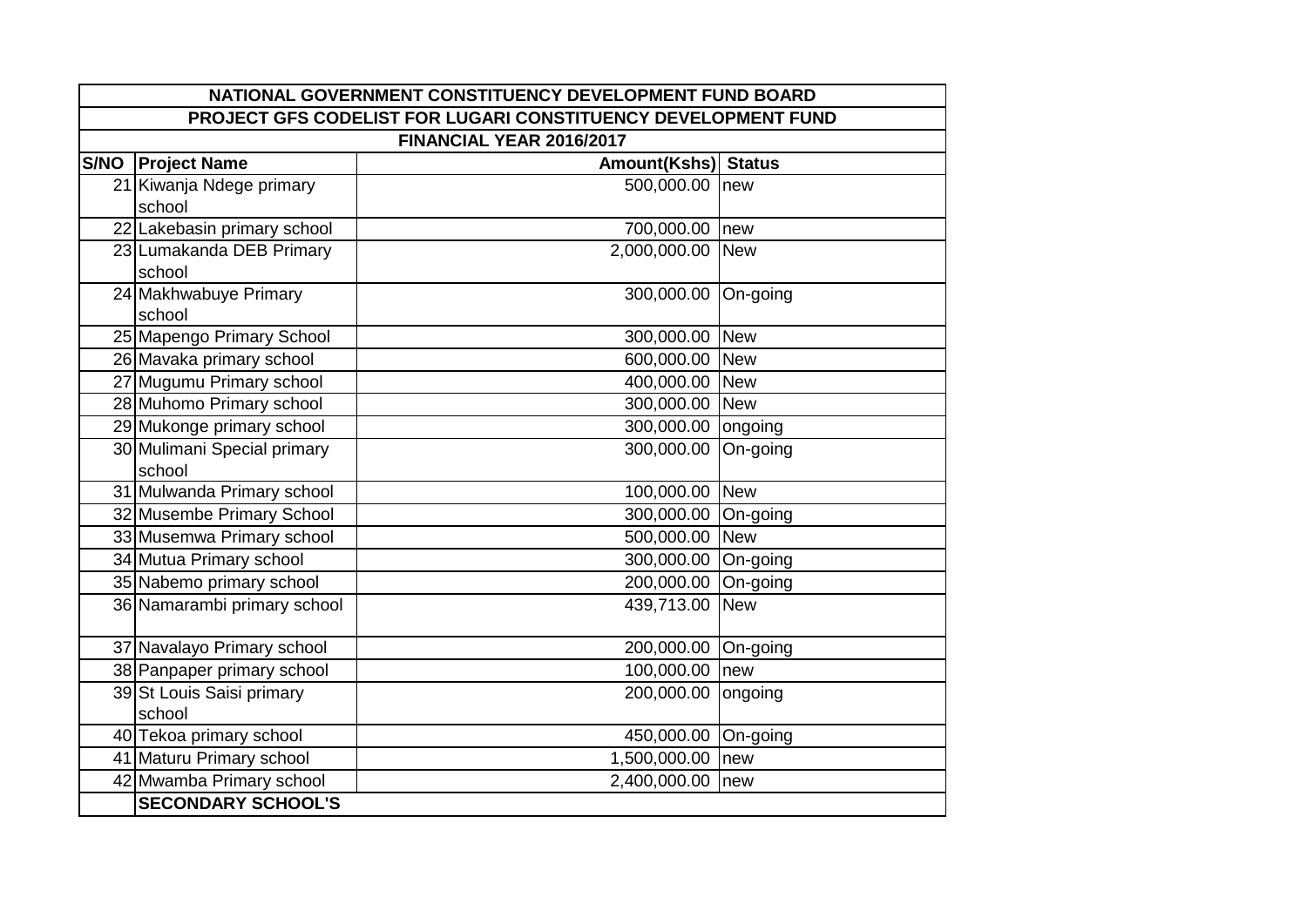|                                  | NATIONAL GOVERNMENT CONSTITUENCY DEVELOPMENT FUND BOARD       |                     |                |  |
|----------------------------------|---------------------------------------------------------------|---------------------|----------------|--|
|                                  | PROJECT GFS CODELIST FOR LUGARI CONSTITUENCY DEVELOPMENT FUND |                     |                |  |
|                                  | FINANCIAL YEAR 2016/2017                                      |                     |                |  |
|                                  | S/NO   Project Name                                           | Amount(Kshs) Status |                |  |
|                                  | 43 Lumakanda Township                                         | 300,000.00          | ongoing        |  |
|                                  | secondary school                                              |                     |                |  |
|                                  | 44 Mwamba secondary school                                    | 300,000.00          | ongoing        |  |
|                                  | 45 St. Charles Lwanga                                         | 300,000.00          | On-going       |  |
|                                  | Koromaiti secondary school                                    |                     |                |  |
|                                  | <b>TERTIARY INSTITUTIONS</b>                                  |                     |                |  |
|                                  | 46 Mautuma Kenya Medical                                      | 1,500,000.00 New    |                |  |
|                                  | <b>Training College</b>                                       |                     |                |  |
|                                  | 47 Chevaywa Technical                                         | 1,000,000.00        | Ongoing        |  |
|                                  | <b>Training Institute</b>                                     |                     |                |  |
|                                  | 48 Lugari Diploma Teachers                                    | 2,400,000.00        | new            |  |
|                                  | Training colledge                                             |                     |                |  |
|                                  | <b>SECURITY</b>                                               |                     |                |  |
|                                  | 49 Koromaiti Assistant Chiefs                                 | 400,000.00          | <b>ONGOING</b> |  |
|                                  | Office                                                        |                     |                |  |
|                                  | 50 Chekalini Administration                                   | 1,500,000.00 New    |                |  |
|                                  | police post                                                   |                     |                |  |
|                                  | <b>TOTAL</b>                                                  | 49,664,184.53       |                |  |
| <b>KINDLY NOTE THE FOLLOWING</b> |                                                               |                     |                |  |
| <b>Purchase of land</b>          |                                                               |                     |                |  |
|                                  |                                                               |                     |                |  |
|                                  |                                                               |                     |                |  |
|                                  |                                                               |                     |                |  |
|                                  |                                                               |                     |                |  |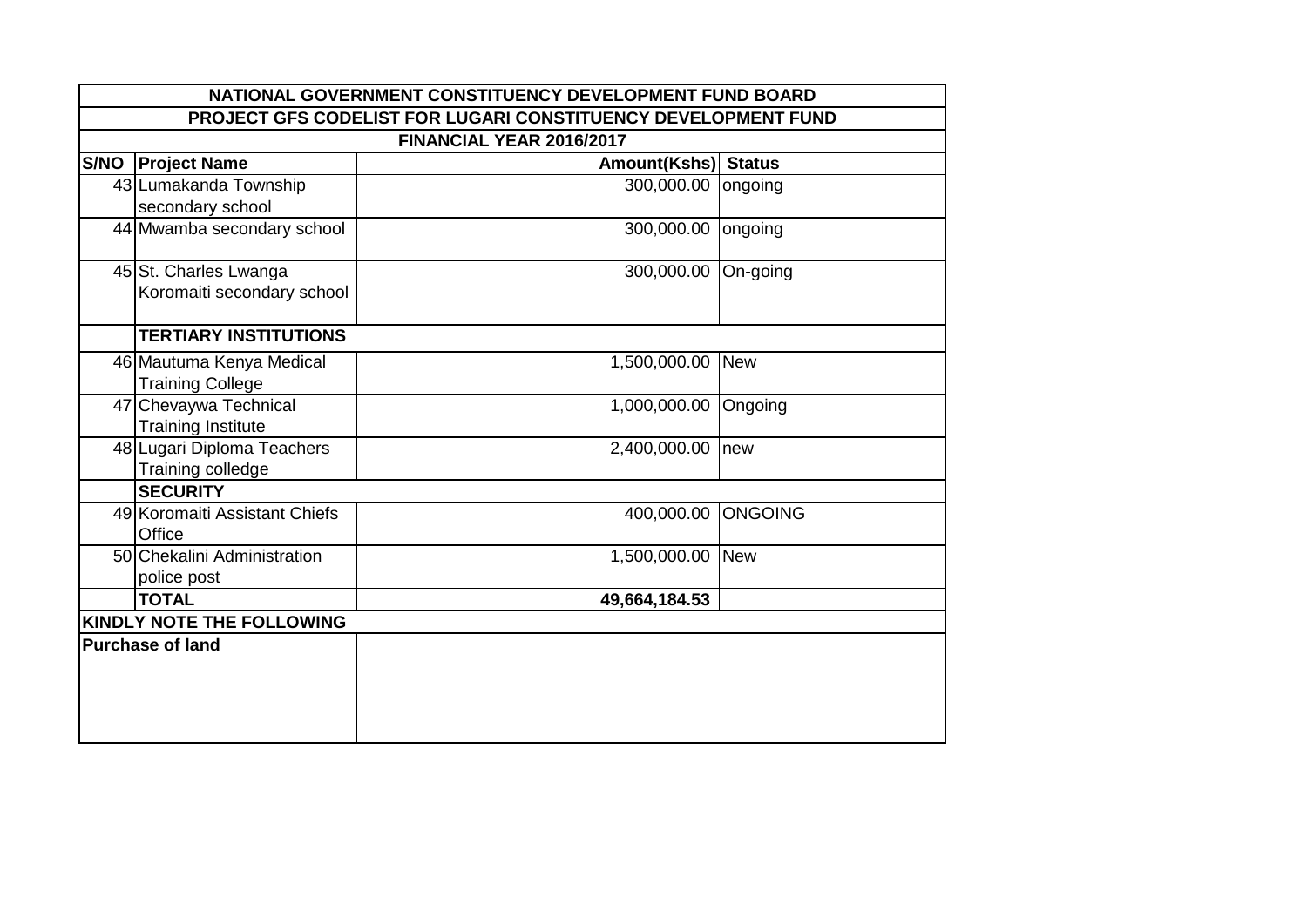| NATIONAL GOVERNMENT CONSTITUENCY DEVELOPMENT FUND BOARD |                                                               |  |  |  |  |
|---------------------------------------------------------|---------------------------------------------------------------|--|--|--|--|
|                                                         | PROJECT GFS CODELIST FOR LUGARI CONSTITUENCY DEVELOPMENT FUND |  |  |  |  |
| FINANCIAL YEAR 2016/2017                                |                                                               |  |  |  |  |
| S/NO                                                    | <b>Project Name</b><br>Amount(Kshs) Status                    |  |  |  |  |
|                                                         |                                                               |  |  |  |  |
|                                                         |                                                               |  |  |  |  |
| Verified By: Elizabeth Kitundu.                         |                                                               |  |  |  |  |
|                                                         | <b>Programme Manager Co-</b>                                  |  |  |  |  |
|                                                         | <b>lordination</b>                                            |  |  |  |  |
| Date.                                                   |                                                               |  |  |  |  |

| 38 Muviki primary school       | 448,850.00 New       |  |
|--------------------------------|----------------------|--|
| 26 Makhukhuni primary school   | 500,000.00 new       |  |
|                                |                      |  |
| 25 Lumani Primary School       | 150,000.00 New       |  |
| 52 Lugari Jomo kenyatta        | 1,500,000.00 Ongoing |  |
| <b>University Cumpus</b>       |                      |  |
|                                |                      |  |
| <b>ROAD PROJECTS</b>           |                      |  |
| 54 MAKUTANO SIPANDE ROAD       | 6,000,000.00 new     |  |
| 55 LAINI MOJA - MUSEMBE-       | 3,100,000.00 new     |  |
| <b>MAPENGO DISPENSARY ROAD</b> |                      |  |
|                                |                      |  |